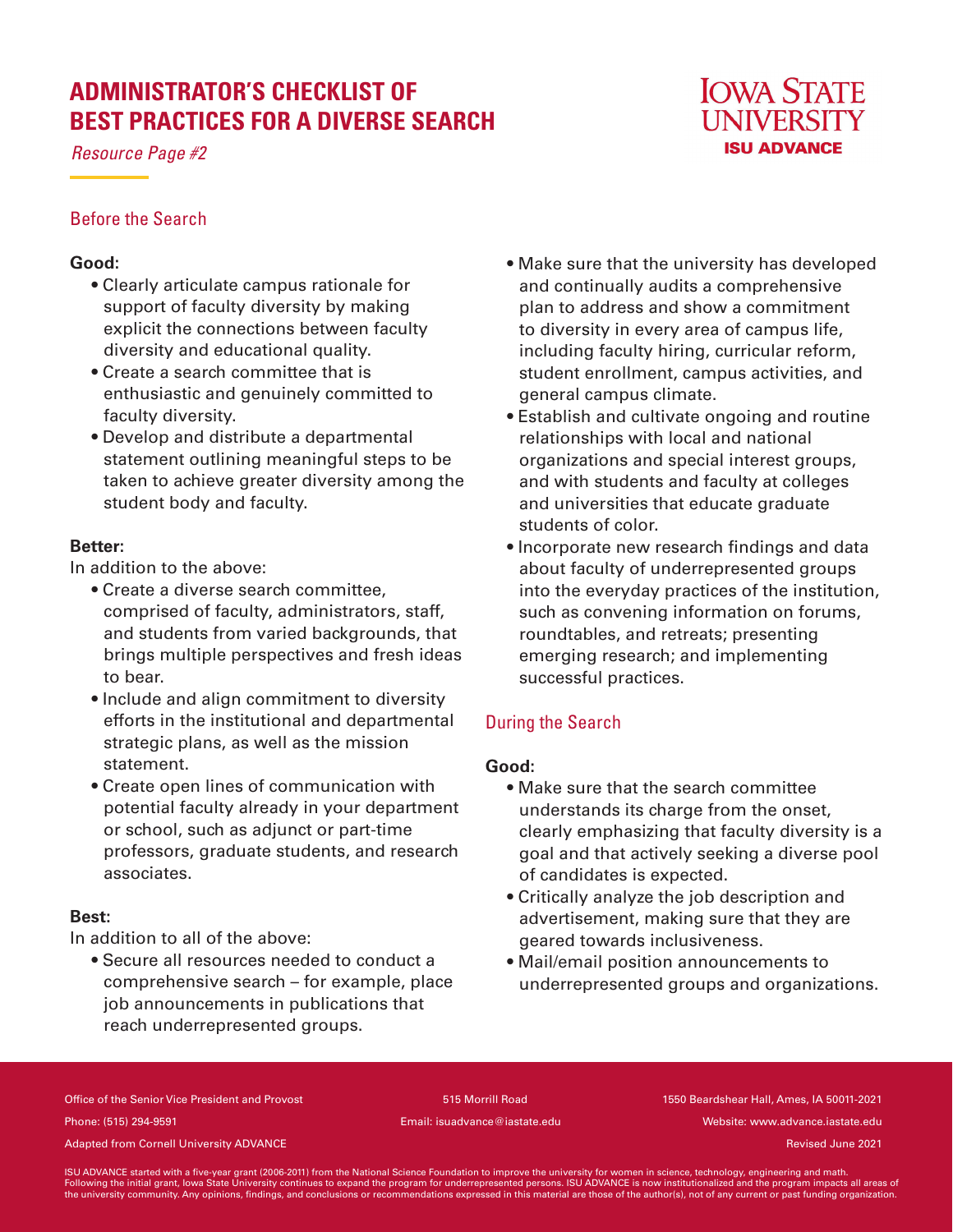

- Cover the costs of the candidate's expenses related to the interview, including hotel, food, and travel expenses.
- During the campus visit, make sure that all interactions with the candidate are honest, genuine, and gracious.
- Offer to connect the candidate with a Faculty and Staff Association of their interest (or person of similar social identity and interests) to give perspectives on the campus and local community climate.

#### **Better:**

In addition to the above:

- Write a position description that attracts a diverse group of applicants, making sure that it clearly states that inclusiveness and diversity are departmental and institutional goals.
- Make personal contact by letter or phone to underrepresented faculty, visiting scholars, and/or individuals who have made diversityrelated presentations on campus.
- Establish a vita bank for potential future searches.
- Use listservs, bulletins boards, and other forms of technology to announce positions and recruit potential candidates far and wide.

#### **Best:**

In addition to all of the above:

- Educate the search committee and provide opportunities for discussion on diversity and equity issues, including Affirmation Action rules and regulations, hiring myths, stereotypes, and biases.
- Utilize personal and professional networks,

contacts, and recommendations to seek leads to potential candidates of underrepresented groups.

- Initiate recruitment trips to universities that prepare a significant number of Ph.D. graduates of underrepresented groups.
- Incorporate recruitment networking into professional conference attendance by department faculty.
- Establish a pool of potential underrepresented candidates through a Visiting Scholars and/or all but dissertationed fellowship programs.
- Advise the candidate of any incentives that might be negotiable in the salary package (reduced work-loads, grant-funded opportunities, etc.)
- Cover the cost of an additional campus/area visit to explore housing.

## After the Search

#### **Good:**

- Honor all start-up conditions mentioned in the final letter of agreement.
- Do not overload the new hire with excessive service demands, such as committee memberships, advising, etc.

#### **Better:**

In addition to the above:

- Follow-up with the new hire regularly to help with transitions and answer any concerns that might develop.
- Provide mentoring and professional development opportunities.

Office of the Senior Vice President and Provost 515 Morrill Road 1550 Beardshear Hall, Ames, IA 50011-2021 Phone: (515) 294-9591 Email: isuadvance@iastate.edu Website: www.advance.iastate.edu

Adapted from Cornell University ADVANCE and the cornell of the cornell of the cornell University ADVANCE and the cornell of the cornell University ADVANCE and the cornell of the cornell of the cornell of the cornell of the

ISU ADVANCE started with a five-year grant (2006-2011) from the National Science Foundation to improve the university for women in science, technology, engineering and math.<br>Following the initial grant, lowa State Universi the university community. Any opinions, findings, and conclusions or recommendations expressed in this material are those of the author(s), not of any current or past funding organization.